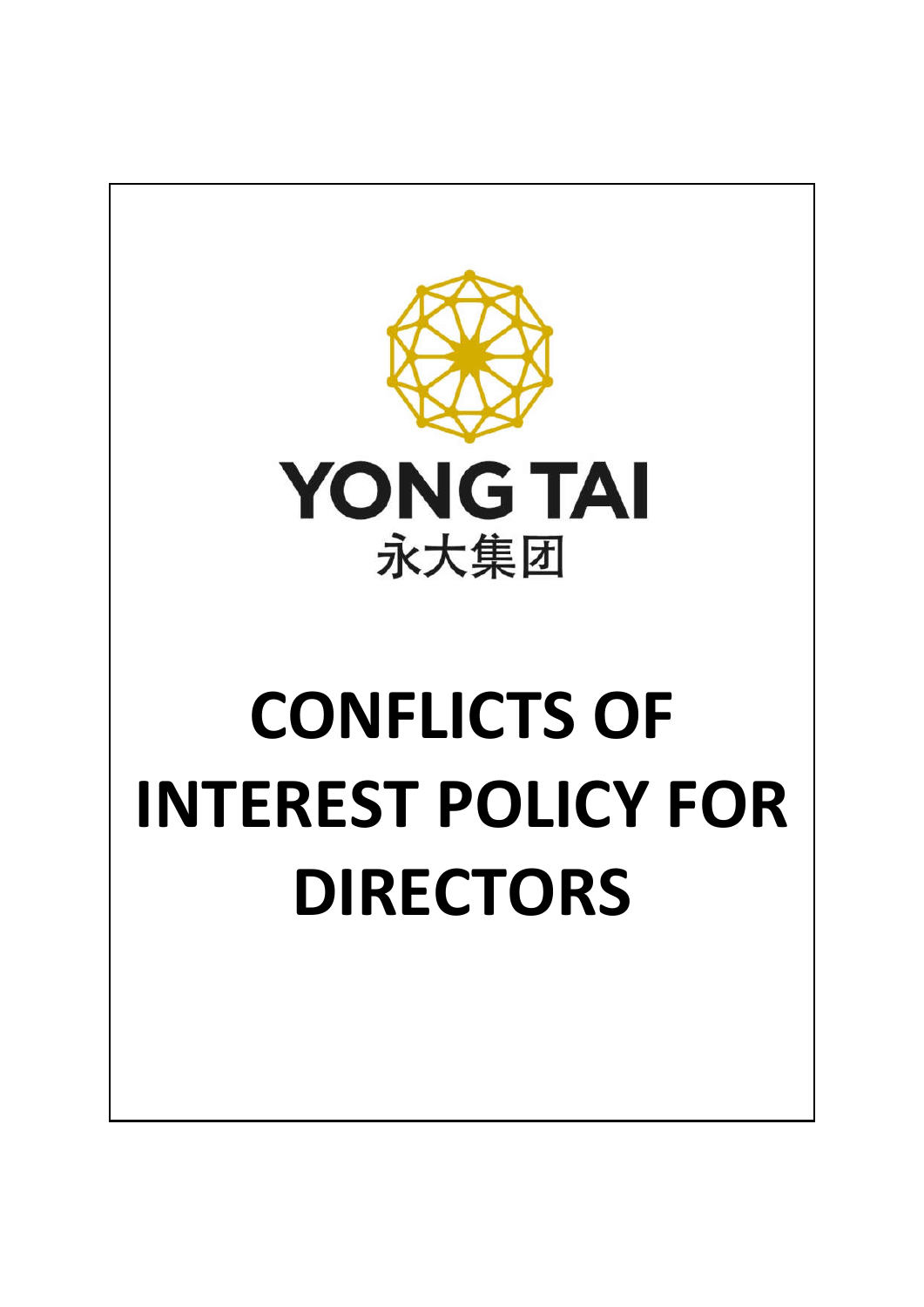## **TABLE OF CONTENTS**

| <b>CONTENTS</b> |                                                                              |
|-----------------|------------------------------------------------------------------------------|
| 1.0             |                                                                              |
| 2.0             |                                                                              |
| 3.0             |                                                                              |
| 4.0             |                                                                              |
| 5.0             |                                                                              |
| 6.0             | CIRCUMSTANCES WHICH CONSTITUTE OR MAY GIVE RISE TO CONFLICTS OF INTEREST7    |
| 7.0             |                                                                              |
| 8.0             |                                                                              |
| 9.0             | DIRECTORSHIPS, KEY MANAGEMENT POSITIONS OR INTERESTS IN YTB'S CONTRACTORS  9 |
| 10.0            |                                                                              |
| 11.0            |                                                                              |
| 12.0            |                                                                              |
| 13.0            |                                                                              |
| 14.0            |                                                                              |
|                 | Appendix I- Certification                                                    |
|                 | Appendix II- Sources of law & related guideline                              |
|                 |                                                                              |

Appendix III- COI Register for Directors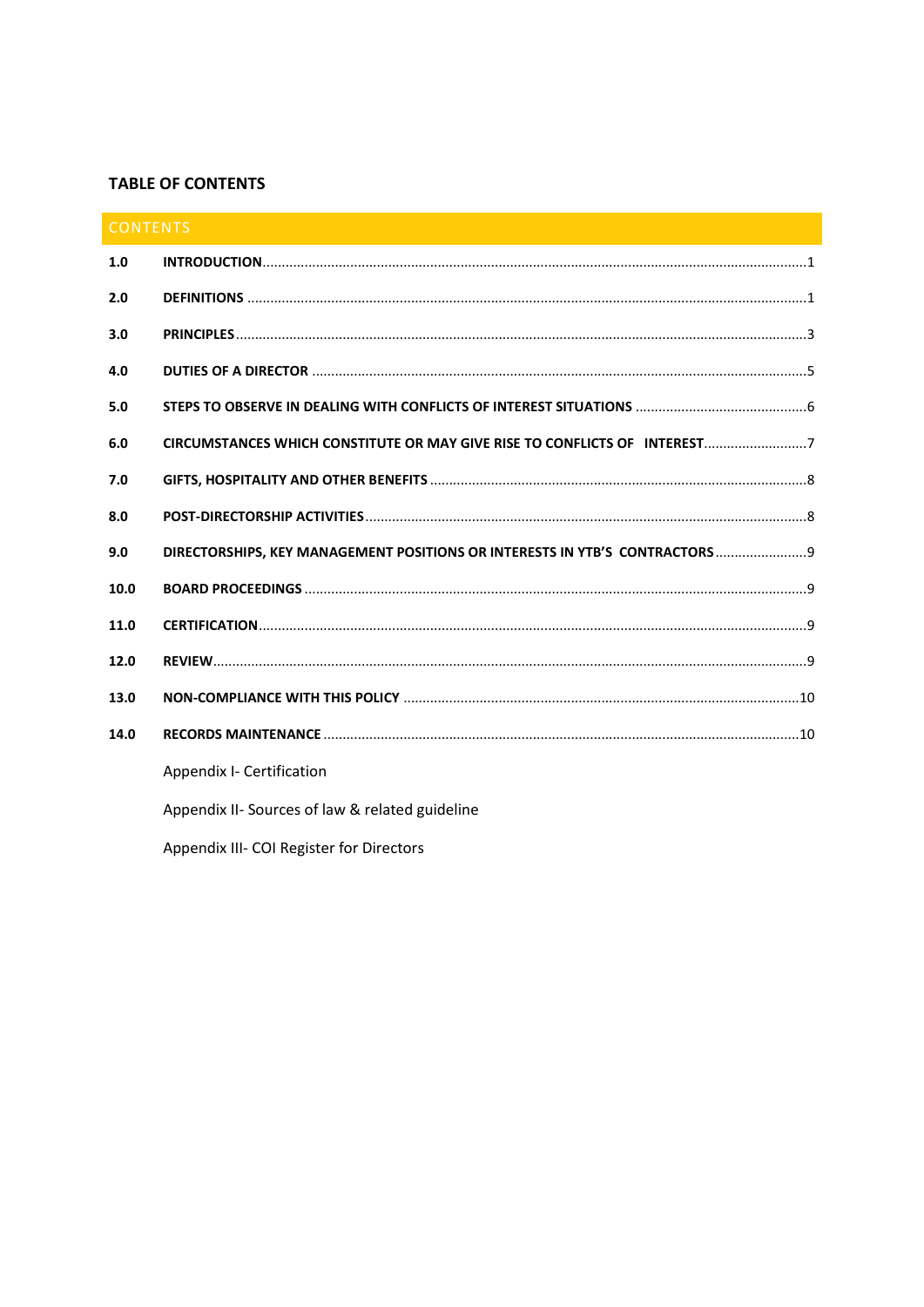

#### **1.0 INTRODUCTION**

- 1.1 The objective of this COI policy is to maintain and enhance public confidence and trust in the integrity, objectivity and impartiality of YTB and its Directors.
- 1.2 This COI Policy seeks to:
	- (a) minimise the possibility of conflicts of interest arising in the performance of a director's duties to YTB, including the perception of such conflicts; and
	- (b) ensure that if any conflict does arise, it will be identified, declared, managed and resolved appropriately.
- 1.3 Conforming to this policy does not absolve a Director from the responsibility to take such additional actions as may be necessary to avoid or, if need be, resolve any conflict of interest or, from any requirement to comply with a statutory, common law or contractual obligation or prohibition.
- 1.4 All Directors should review this policy on a regular basis and satisfy themselves that they have taken or are taking such actions as may be required for compliance with it.

## **2.0 DEFINITIONS**

2.1 In this policy, words have the meaning given to them under the Act (unless otherwise defined in this policy). The following words and expressions have the following meaning:

| <b>Words</b>         | <b>Definitions</b>                                                                                                                                                                                                                                                                 |
|----------------------|------------------------------------------------------------------------------------------------------------------------------------------------------------------------------------------------------------------------------------------------------------------------------------|
| <b>Board</b>         | Board of Directors of YTB                                                                                                                                                                                                                                                          |
| Connected<br>Person  | a director's spouse, children, including adopted and step children, siblings &<br>their spouses, parents or any person over whom a director exercises or is able<br>to exercise significant influence in relation to that person's financial affairs, for<br>any reason whatsoever |
| Designated<br>Person | in the case of:<br>(a) the Chairman of the Board, the Chairman of the Audit & Risk Management<br>Committee; and                                                                                                                                                                    |
|                      | (b) all other Directors, the Chairman of the Board;                                                                                                                                                                                                                                |
| Director             | any director of YTB                                                                                                                                                                                                                                                                |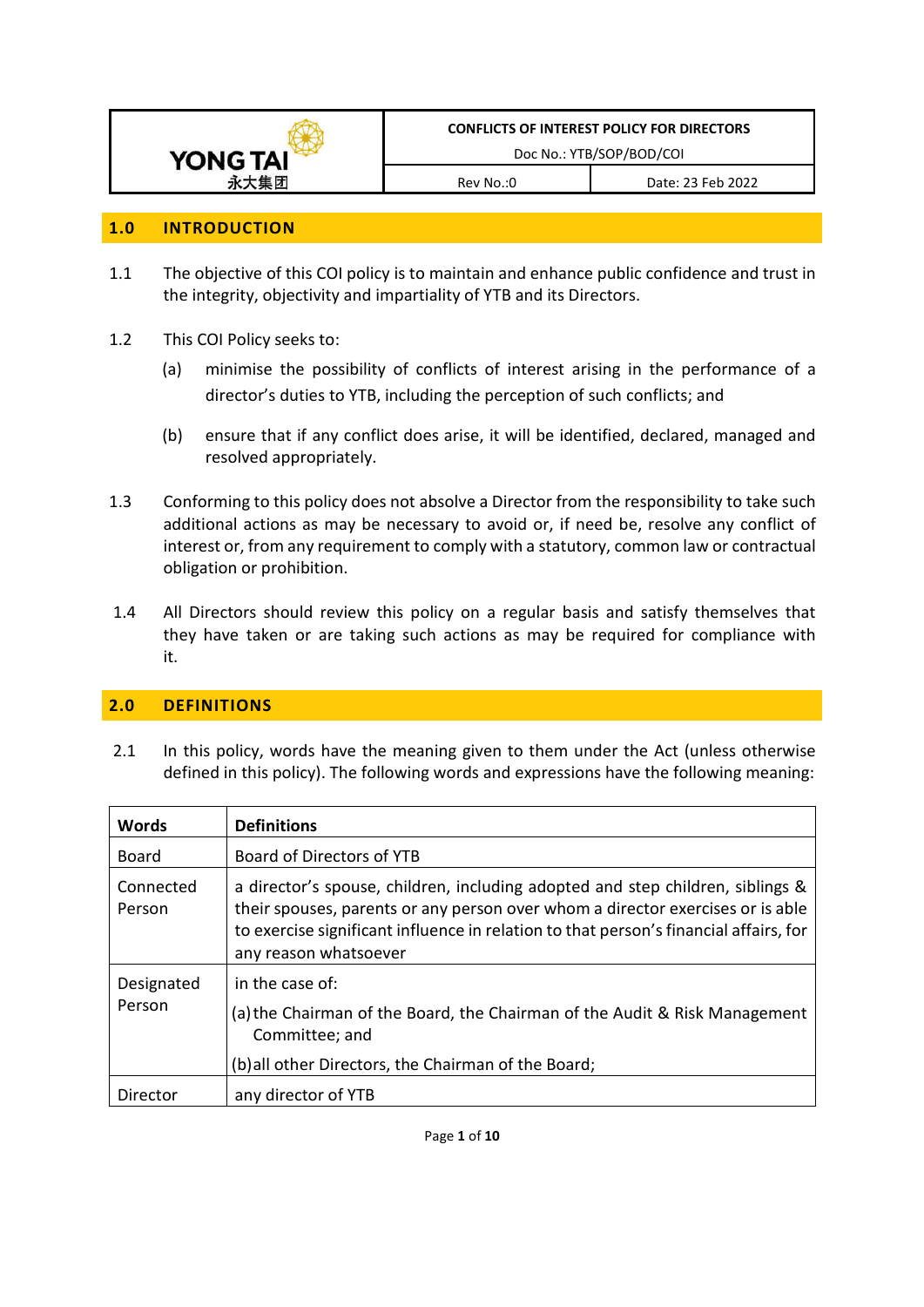

Doc No.: YTB/SOP/BOD/COI

Rev No.:0 Date: 23 Feb 2022

| <b>Words</b>                  | <b>Definitions</b>                                                                                                                                                                                                                                                                                                                                             |
|-------------------------------|----------------------------------------------------------------------------------------------------------------------------------------------------------------------------------------------------------------------------------------------------------------------------------------------------------------------------------------------------------------|
| hospitality                   | includes invitations to attend an event (including sporting and cultural events),<br>meals or other similar occasion with someone who works for or represents a<br>member institution, or an actual or potential supplier or service provider of<br>YTB, where it can be reasonably perceived that a director who attends such<br>an event is representing YTB |
| interest in a<br>share        | beneficial ownership, direct or indirect, of a share or any part thereof,<br>provided that a director will be considered to have an interest in a share<br>beneficially owned, directly or indirectly, by a Connected Person if:                                                                                                                               |
|                               | i. that Connected Person acquired that ownership using money or moneys<br>worth directly or indirectly supplied by the Director and the Director is<br>aware of the Connected Person's ownership of the share; or                                                                                                                                              |
|                               | ii. the Director exercises or is able to exercise significant influence over that<br>Connected Person's affairs, for any reason whatsoever and the Director is<br>aware of the Connected Person's ownership of the share;                                                                                                                                      |
| key<br>management<br>position | any position having authority and responsibility for planning, directing and<br>controlling the activities of an entity, directly or indirectly (C suite level)                                                                                                                                                                                                |
| YTB" or the<br>"Corporation   | Yong Tai Berhad                                                                                                                                                                                                                                                                                                                                                |
| person                        | includes a body of persons, corporate or unincorporated                                                                                                                                                                                                                                                                                                        |
| share                         | includes an accepted subscription for a share, a warrant for a share, a right to<br>acquire or require the issuance of a share or a warrant by the conversion of or<br>in exchange for other property and an option right to acquire or require the<br>issuance of any of the foregoing.                                                                       |

- 2.2 A "**conflict of interest**" involves a conflict between:
	- (a) the official duties of a Director to YTB and his or her private interest, in which the Director has private-capacity interest which could improperly influence the performance of his or her official duties and responsibilities. When a private interest has in fact compromised the proper performance of a director's official duties, this could constitute misconduct or even amount to an offence depending on the circumstances; or
	- (b) the official duties of a Director to YTB and his or her duties to another organization, whether public or private, due to the Director's role with the other organization.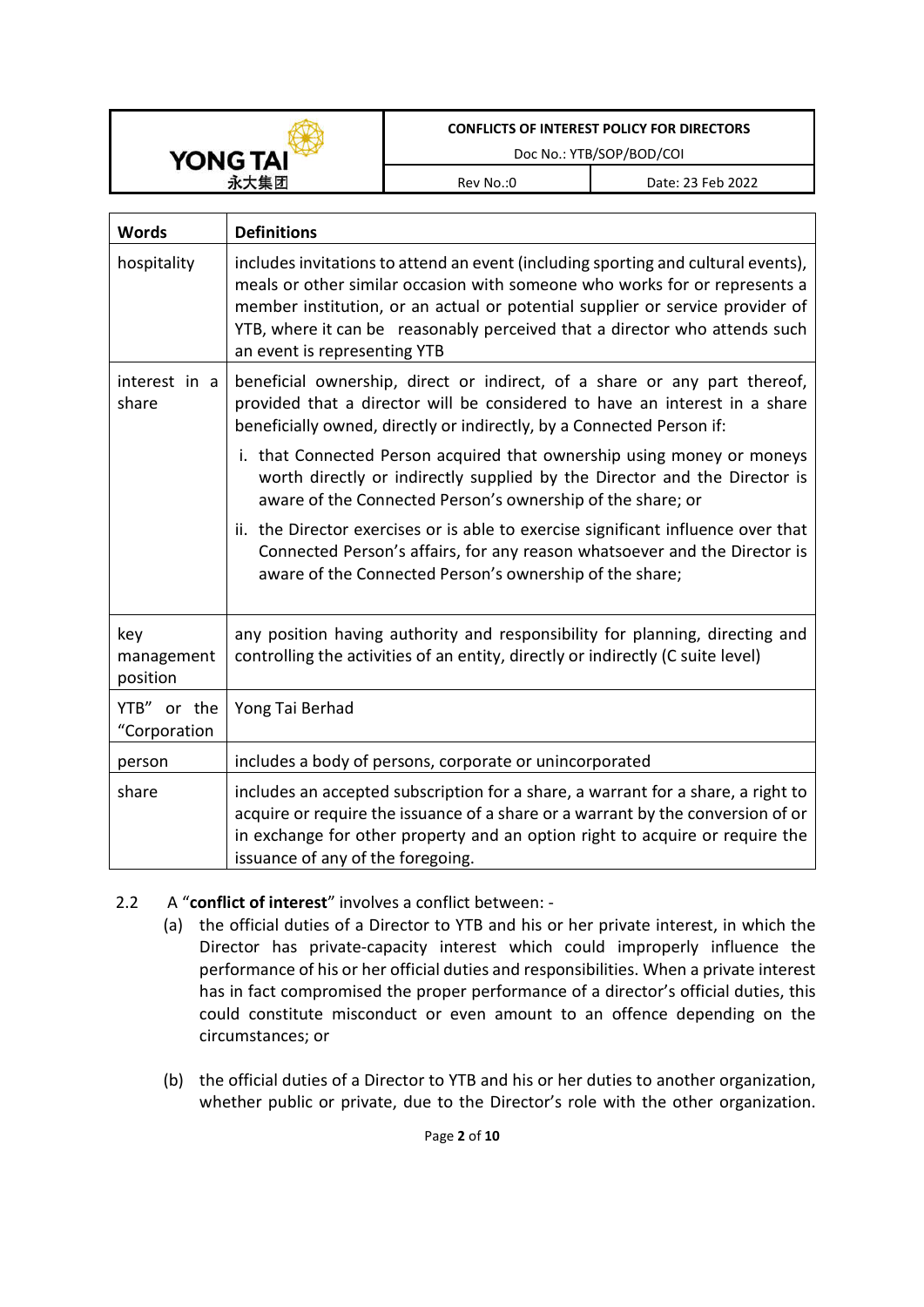|                                             | <b>CONFLICTS OF INTEREST POLICY FOR DIRECTORS</b> |  |  |
|---------------------------------------------|---------------------------------------------------|--|--|
| Doc No.: YTB/SOP/BOD/COI<br><b>YONG TAI</b> |                                                   |  |  |
| Date: 23 Feb 2022<br>Rev No.:0              |                                                   |  |  |

Such a conflict could arise, for example, as a result of a director's membership on multiple boards. Conflicts of interest that this policy seeks to organization and address may be real, apparent or potential.

A real conflict means the conflict actually exists.

An apparent conflict may be said to exist where it appears that a director's private interest or his or her duties to another organization could improperly influence the performance of his or her official duties to YTB but this is not in fact the case.

A potential conflict arises where a director has private interests or duties to another organization which are such that a conflict of interest would arise if the Director were to become involved in conflicting official responsibilities in the future.

2.3 "**Private interest**" includes but is not limited to: -

manner satisfactory to the Board.

- (a) financial or pecuniary interest;
- (b) an interest which generates a direct personal benefit to a director; or
- (c) an otherwise legitimate private-capacity activities, personal affiliations and associations and family interests, if the interest could reasonably be considered likely to improperly influence a director's performance of his or her official duties to YTB.

# **3.0 PRINCIPLES**

3.1 Directors are required to observe the following principles in the performance of their duties and responsibilities to YTB:

## **Principle 1: Promoting individual responsibility and personal example**

| a) | A Director must uphold the highest ethical standards so that public confidence and trust<br>in the integrity, objectivity and impartiality of the Corporation are maintained and<br>enhanced. In this connection a director is expected to demonstrate his or her<br>commitment to integrity and professionalism through his or her application of conflict-<br>of-interest policies and practices. |
|----|-----------------------------------------------------------------------------------------------------------------------------------------------------------------------------------------------------------------------------------------------------------------------------------------------------------------------------------------------------------------------------------------------------|
| b) | A Director is responsible for, and must manage his or her private affairs or any other<br>duties he or she may have in a manner designed to prevent real, potential or apparent                                                                                                                                                                                                                     |

conflicts of interest from arising, but if a conflict does arise it must be resolved in a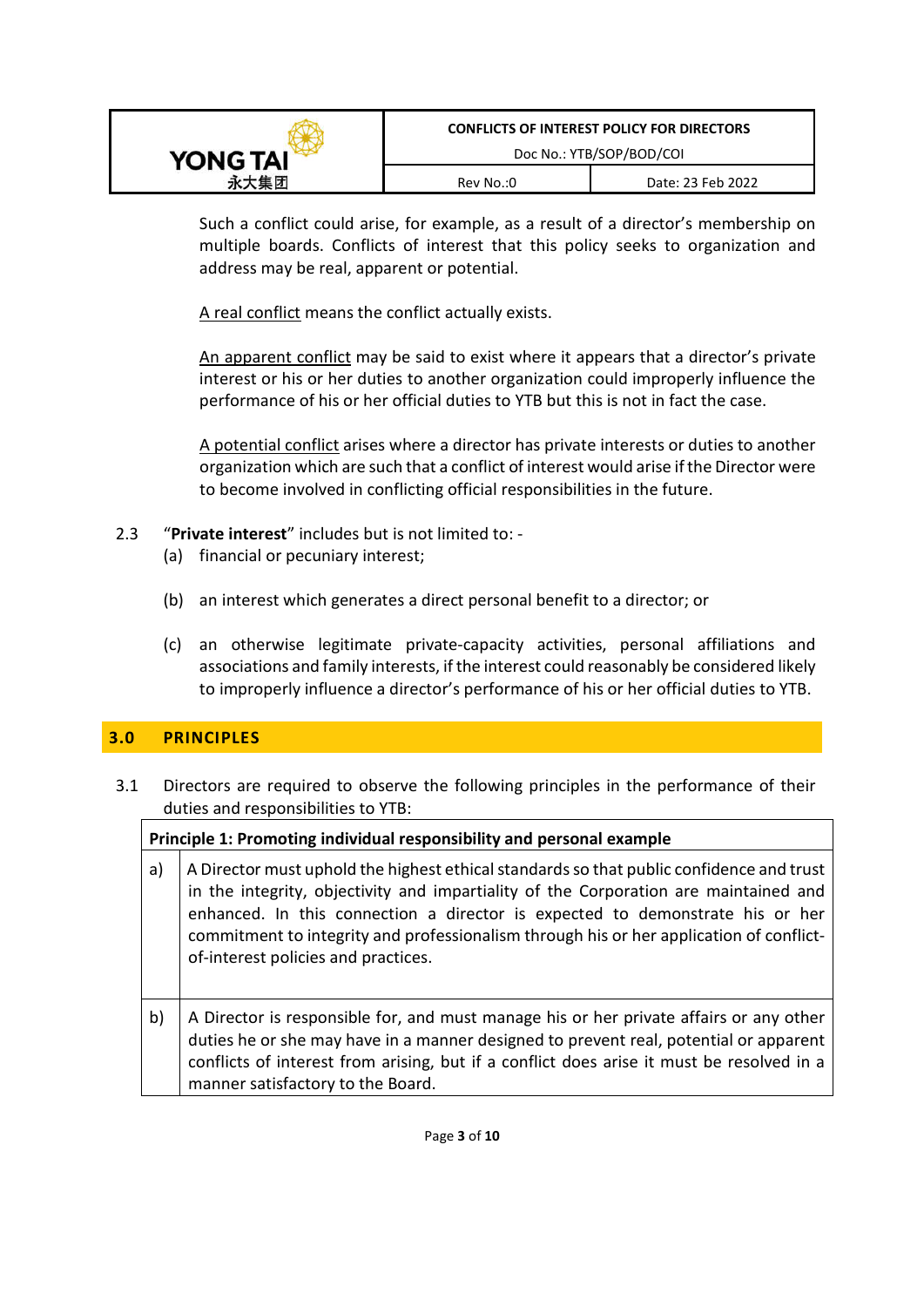

Doc No.: YTB/SOP/BOD/COI

Rev No.:0 Date: 23 Feb 2022

 $\overline{\phantom{a}}$ 

|              | <b>Principle 2: Serving the public interest</b>                                                                                                                                                                                                                                                                                                                                                                                   |  |  |  |
|--------------|-----------------------------------------------------------------------------------------------------------------------------------------------------------------------------------------------------------------------------------------------------------------------------------------------------------------------------------------------------------------------------------------------------------------------------------|--|--|--|
| $\mathsf{c}$ | A Director should dispose of, or restrict the operation of his or her private interests or<br>any other duties he or she may have that could compromise official decisions in which<br>he or she participates. Where this is not feasible, a Director should abstain from<br>involvement in official decisions which could be compromised by his or her private<br>interests and affiliations, or duties to another organisation. |  |  |  |
| d)           | A Director must not knowingly take advantage of, or benefit from, any information<br>obtained by reason of his or her position as a Director and which is not generally<br>available to the public.                                                                                                                                                                                                                               |  |  |  |
| e)           | A Director must not use his or her position or YTB's resources for private gain.                                                                                                                                                                                                                                                                                                                                                  |  |  |  |
| f            | A Director must not directly or indirectly use, or allow the use of, YTB's property or<br>facilities for anything other than officially approved activities.                                                                                                                                                                                                                                                                      |  |  |  |
| g)           | A Director must not, directly or indirectly, solicit or accept economic benefits, other<br>than incidental gifts, customary hospitality or other benefits of nominal value, except<br>pursuant to enforceable contractual or property rights of the Director.                                                                                                                                                                     |  |  |  |
| h)           | A Director must not, after ceasing to be a member of the Board, act in such manner as<br>to take improper advantage of his or her former position as a Director.                                                                                                                                                                                                                                                                  |  |  |  |
|              | <b>Principle 3: Supporting Transparency and Scrutiny</b>                                                                                                                                                                                                                                                                                                                                                                          |  |  |  |
| $\mathsf{i}$ | A Director has an obligation to carry out his or her duties to YTB and exercise his or her<br>powers as a Director, and to manage his or her private affairs or any other duties he or<br>she may have in a manner that will withstand the closest public scrutiny, an obligation<br>that is not fully discharged simply by acting within the law.                                                                                |  |  |  |
| j)           | A Director's private interests and affiliations or duties to another organisation that<br>could compromise the objective performance of his or her official duties to YTB should<br>be disclosed appropriately, to ensure transparency and enable adequate control and<br>management of a resolution.                                                                                                                             |  |  |  |
|              | <b>Principle 4: Confidentiality</b>                                                                                                                                                                                                                                                                                                                                                                                               |  |  |  |
| k)           | Except as permitted by law, a director must, both while serving as and after ceasing to<br>be a member of the Board, treat as confidential all information regarding the business<br>or affairs of YTB, or any person dealing therewith which is obtained by reason of his or<br>her serving as a member of the Board and which are not generally available to the<br>public.                                                     |  |  |  |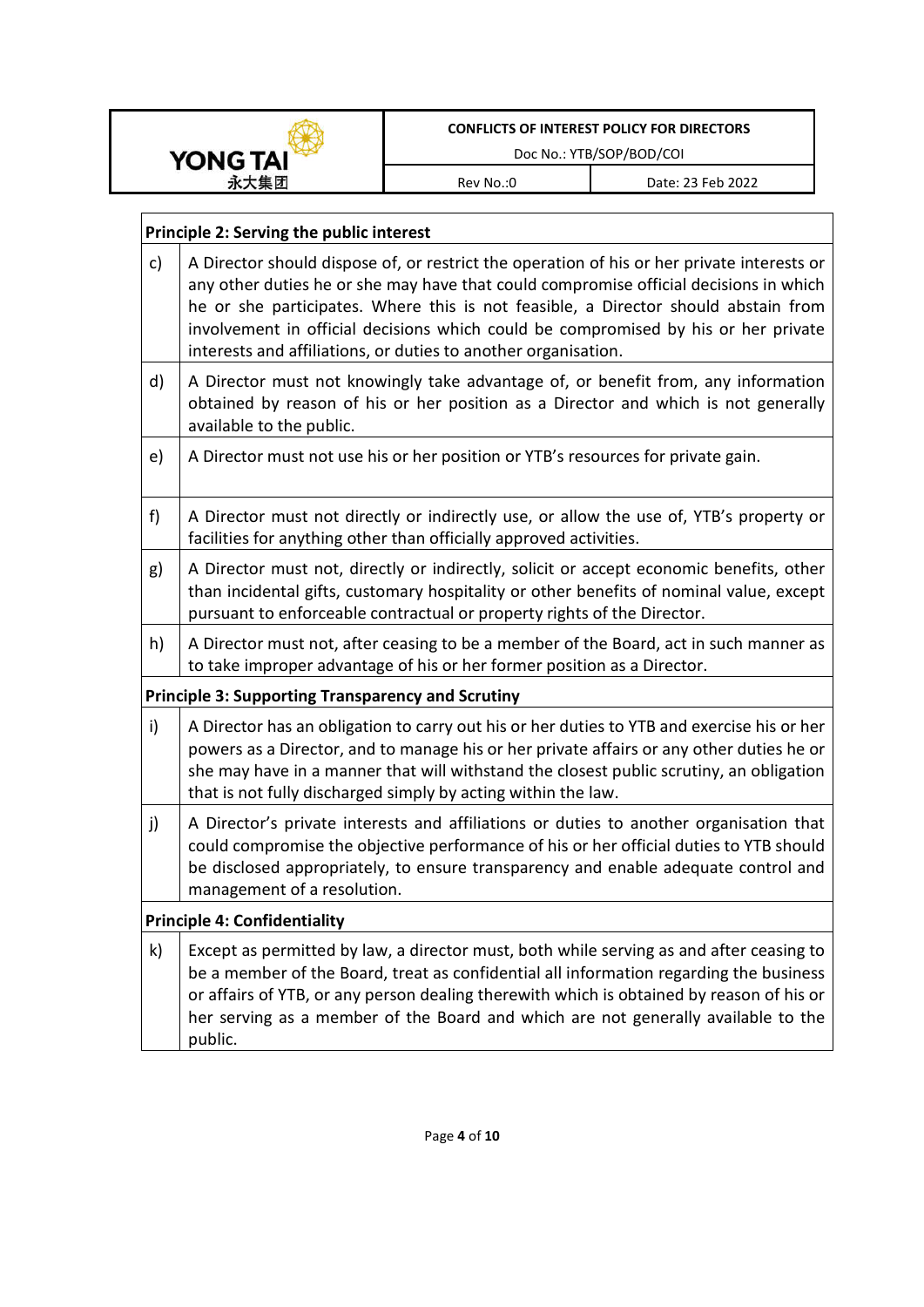

3.2 The other provisions of this policy are not to be interpreted to derogate from, or to be exhaustive of the actions which may be necessary to observe the principles in paragraph 3.1.

# **4.0 DUTIES OF A DIRECTOR**

- 4.1 Under the Companies Act 2016 (CA), every director of a company is under a fiduciary duty to, at all times exercise his/her powers for a proper purpose and in good faith in the best interest of the company.
- 4.2 A director must also exercise reasonable care, skill and diligence with the knowledge, skill and experience which may be reasonably expected of a director having the same responsibilities, together with the additional knowledge, skill and experience which the director in fact has.
- 4.3 The CA 2016 provides that directors of companies are primarily responsible to ensure:
	- the financial statements of the company are prepared;
	- that the accounts of the company are sufficiently kept and that the transactions and financial position of the company can be adequately explained and disclosed for auditing;
	- that the financial statements are circulated to the shareholders of the company;
	- for a public company, that its annual general meeting is held; and
	- the making of such other disclosures as prescribed in the CA 2016, such as when there is a change in the company's directors, company secretary or shareholding.
- 4.4 The CA 2016 further describes the manner in which a director is expected to make business judgements. Under Section 214 CA 2016, a director is deemed to meet the statutory duties in CA 2016 and any other equivalent duties under the common law and in equity, if the director:
	- makes a business judgement for a proper purpose and in good faith;
	- does not have a material personal interest in the subject matter of the business judgment;
	- is informed about the subject matter of the business judgment to the extent the director reasonably believes to be appropriate under the circumstances; and
	- reasonably believes that the business judgement is in the best interest of the company.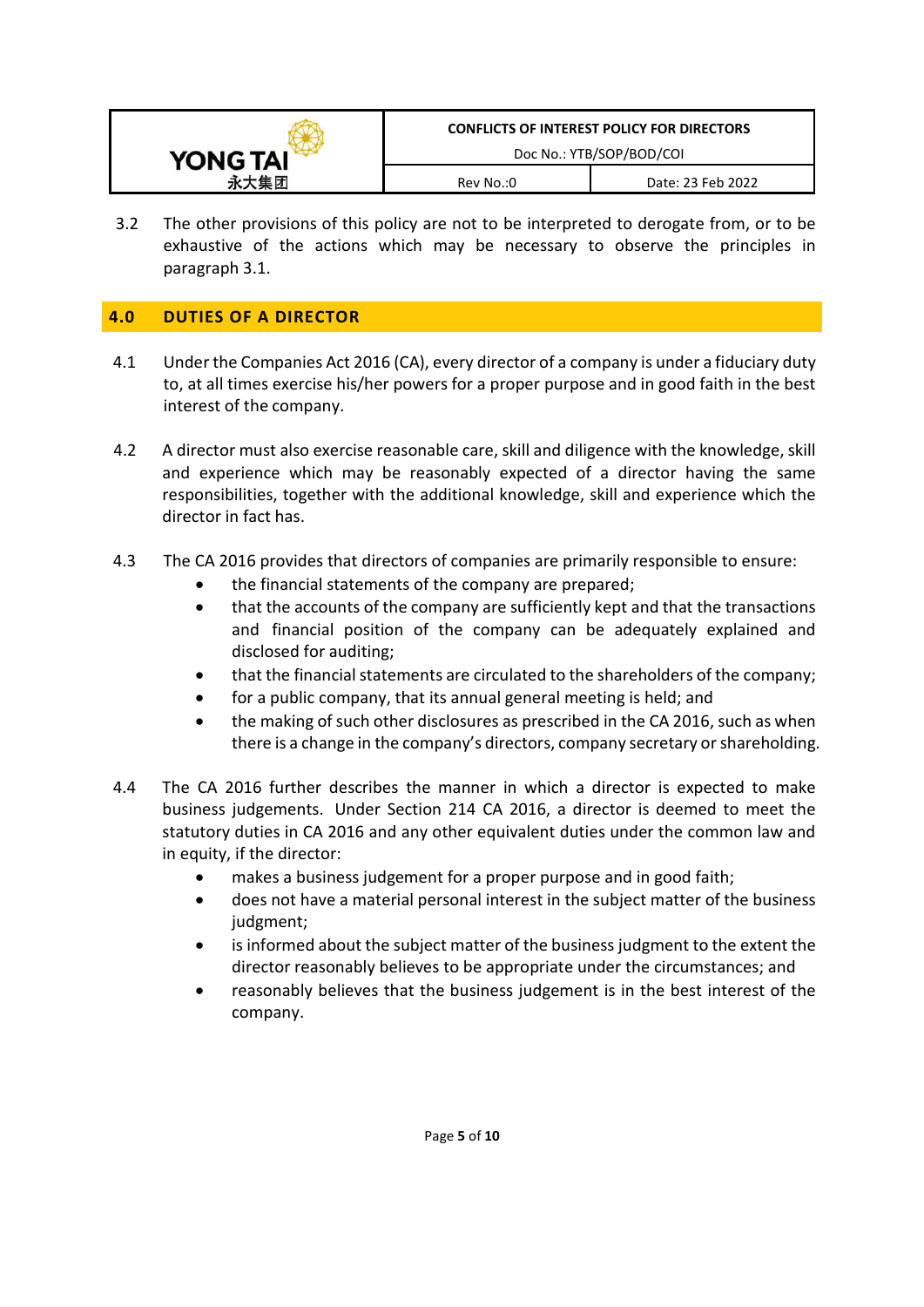

Doc No.: YTB/SOP/BOD/COI

Rev No.:0 Date: 23 Feb 2022

#### **5.0 STEPS TO OBSERVE IN DEALING WITH CONFLICTS OF INTEREST SITUATIONS**

#### **5.1 CONTRACTS WITH THE GROUP**

Directors are permitted to deal with the Group on the condition that full disclosure is made to the Group Company and shareholder approval is obtained where required under the CA and the Listing Requirements (LR) and/or any relevant regulatory requirements. The CA & LR also provide specific criteria and thresholds which, when triggered, will require the consent of shareholders of the Company at general meeting.

### **5.2 DISCLOSURE OF DIRECTOR'S INTERESTS AND CONFLICT OF INTEREST**

- a) The CA 2016 provides that every director, who is in any way, directly or indirectly, interested in a contract or proposed contract with the company, shall as soon as practicably possible having become aware of such fact, declare the nature of his/her interests at a meeting of the board of directors; and where a director who holds any office or possesses any property where his duties or interests may create a conflict with his/her duties or interests as director, such director shall declare the fact, nature, character and extent of the conflict at a meeting of the board of directors.
- b) The CA further provides that where a director has a direct or indirect interest in a contract entered into or to be entered into by the company, such a director is not allowed to participate or vote in any discussion while the contract or proposed contract is being deliberated at the board meeting unless:
	- the director's interest in the matter is not required to be disclosed under Section 221 of the CA;
	- the matter involves a private company, which is not a subsidiary of a public company;
	- the matter involves a private company which is a subsidiary of a public company and the contract entered into, or proposed to be entered into is within its own group of companies;
	- the contract is for the indemnity against any loss which any director may suffer by reason of being or becoming the surety for the company;
	- or the contract entered into, or to be entered into involves a public company or a subsidiary of a public company and in which the interests of the director solely consist of him/her being a director of the company and the shareholder of not more than the number or value as is required to qualify him for the appointment as a director;
	- or in him/her having an interest in not more than five per cent (5%) of the company's paid-up capital.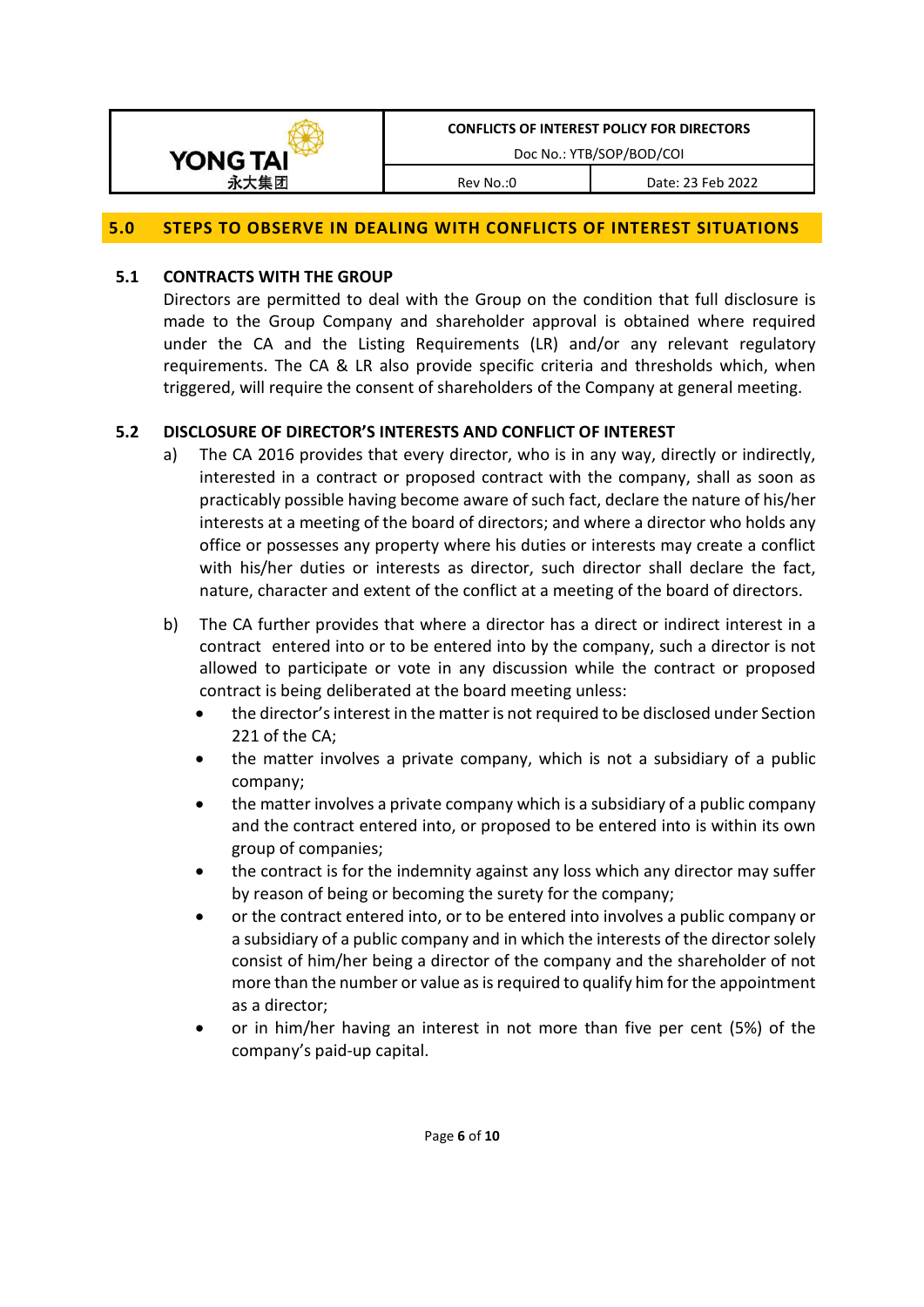|                 | <b>CONFLICTS OF INTEREST POLICY FOR DIRECTORS</b> |                   |  |
|-----------------|---------------------------------------------------|-------------------|--|
| <b>YONG TAI</b> | Doc No.: YTB/SOP/BOD/COI                          |                   |  |
|                 | Rev No.:0                                         | Date: 23 Feb 2022 |  |

- c) A Director shall disclose to the Board the nature and extent of his interest, whether directly or indirectly, in any transaction or arrangement with the YTB as soon as practicable after the relevant facts have come to his/her knowledge; and if the transaction or arrangement or proposed transaction or arrangement is being deliberated at a board meeting, before the commencement of that deliberation, by way of a written notice to all members of the Board and the Company Secretary.
- d) The interested Director shall not be present at the Board meeting where the transaction or arrangement is being deliberated by the Board.
- e) Where there is any change in the nature and extent of the Director's interest subsequent to the disclosure, the Director shall make a further disclosure of such changes.
- f) YTB shall not carry into effect any material arrangement or material transaction where a director has an interest unless shareholders' approval is obtained at a general meeting.
- g) If a director is in doubt whether he/she has a conflict of interest, he/she should seek advice from the Company Secretary.

#### **5.3 COMPLIANCE WITH CA & LR REQUIREMENTS**

The interested Director shall comply with all conflict-of-interest requirements under the CA, and to the extent that the interest of the Director give rises to a Related Party Procedures and Guidelines, requirements under the LR or any other relevant regulatory requirements, where applicable.

## **6.0 CIRCUMSTANCES WHICH CONSTITUTE OR MAY GIVE RISE TO CONFLICTS OF INTEREST**

Conflicts situations can take many forms which include, but not limited to the following:

- 6.1 Holding another office including being a Director of another company; e.g., a Director must not divulge confidential information obtained by reason of being a Director of one company to the second company of which he/she is also a Director.
- 6.2 Having an interest in a contract with the company; e.g., the Director enters into a contract to sell property to the company or buy property from the company. In the case of a contract to sell property to the company, there is a conflict between the personal interest of the Director (which is to obtain the highest price possible for the property) and the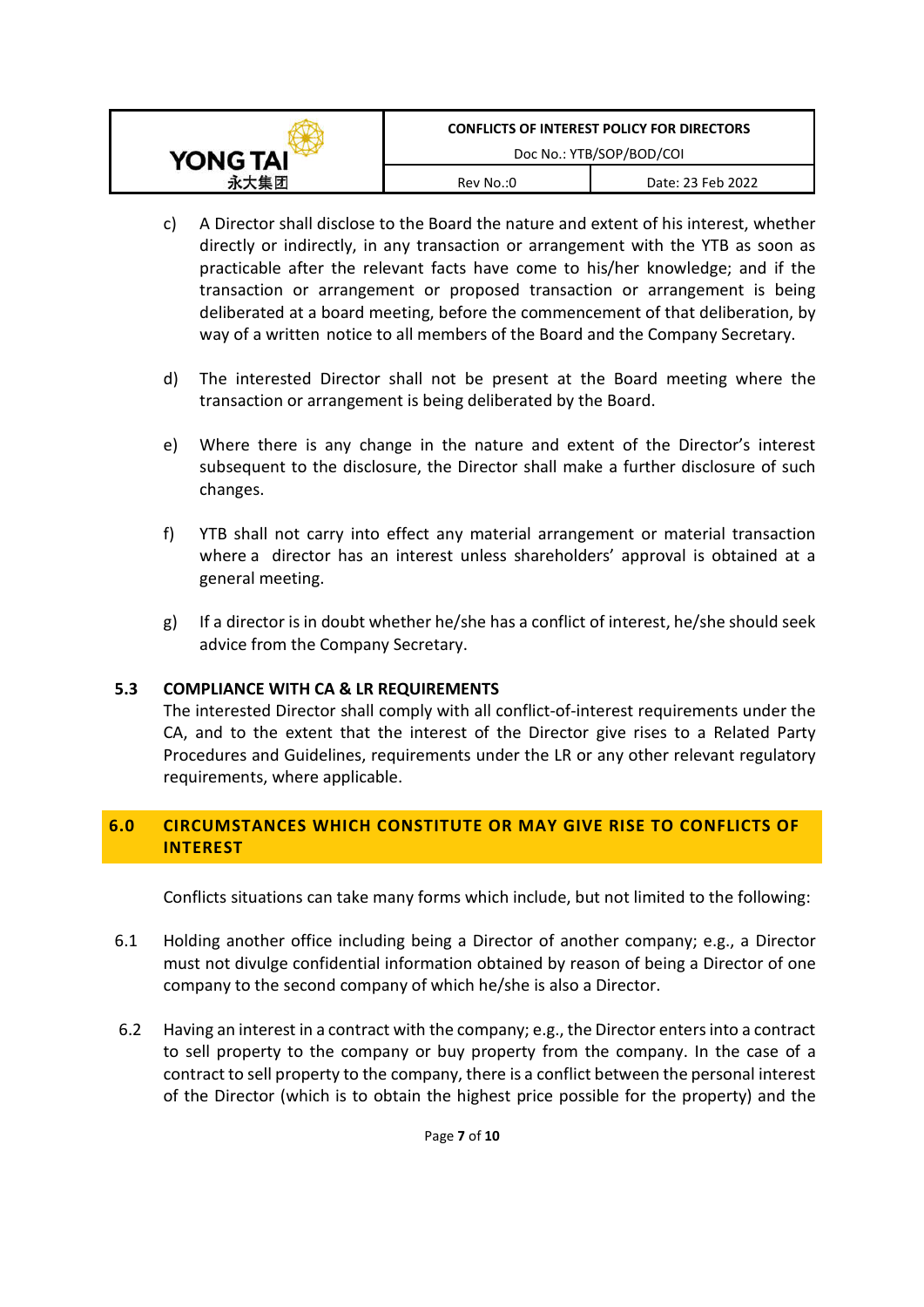

Director's duty to act in the interest of the company (which is to ensure that the company buys the property at the lowest price possible).

- 6.3 Use of the company's property; e.g., using company's property, information or position for personal gain.
- 6.4 Taking advantage of any opportunity which may be given to the company; e.g., a Director must not take a business opportunity which the company is currently considering or which it might reasonably be expected to be interested to take, given the company's current line of business.

## **7.0 GIFTS, HOSPITALITY AND OTHER BENEFITS**

- 7.1 A Director must not, whether for himself or herself or any Connected Person, solicit or accept, directly or indirectly, any gift (whether in cash or in kind), hospitality or other benefit arising out of any activity associated with his or her responsibilities with YTB unless:
	- (a) it is within the bounds of propriety, a normal expression of courtesy or within the normal standards of hospitality, and the acceptance is not such as to cast suspicion on the Director's objectivity and impartiality, and will not compromise YTB; or
	- (b) it is provided by YTB itself.
- 7.2 Where a gift, hospitality or other benefit that is prohibited under paragraph 7.1 is provided unexpectedly and it is not practicable or offensive to decline the gift, hospitality or other benefit, the Director must disclose the matter to the Designated Person. On receiving such a disclosure, the Designated Person may require that the gift, hospitality or benefit, or its reasonable equivalent, be returned to the giver, if practicable, or turned over to YTB, or be disposed of for charitable purposes.

## **8.0 POST-DIRECTORSHIP ACTIVITIES**

A former Director must not, either personally or through or in the name of any other person, act for or on behalf of any person in any proposed or ongoing proceeding, transaction, negotiation, arrangement or case to which YTB is a party if:

- (a) the former Director was involved at any time during his tenure as a director in that matter; or
- (b) the former Director has or may have an advantage, benefit or special knowledge by virtue of his or her former tenure as a director.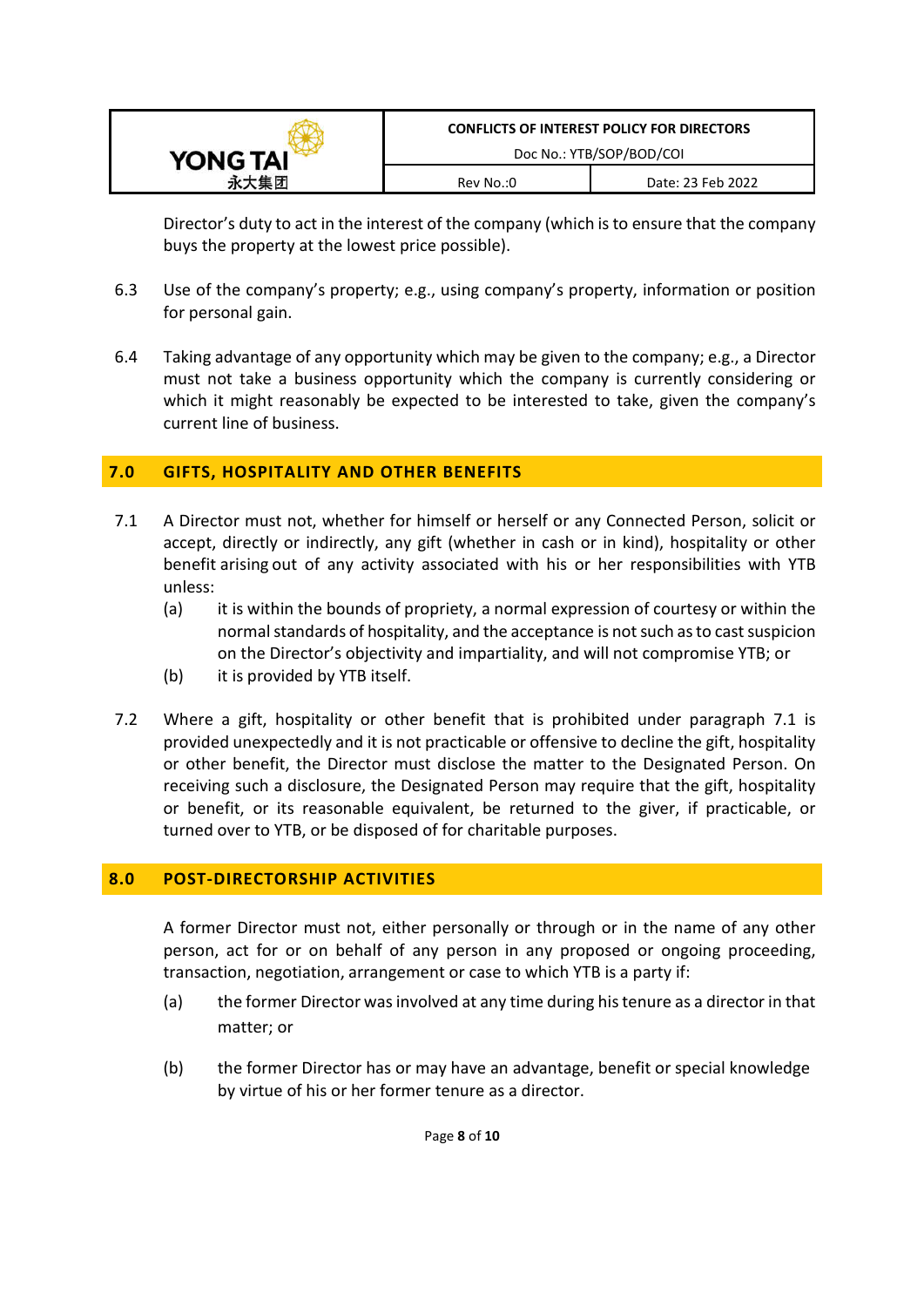

## **9.0 DIRECTORSHIPS, KEY MANAGEMENT POSITIONS OR INTERESTS IN YTB'S CONTRACTORS**

- 9.1 Every Director will be advised by Management about the types of entities with which YTB conducts business, has contractual relationships, or with which YTB is likely to conduct business or have contractual relationships ("YTB's Contractor(s)").
- 9.2 Every Director must, on a confidential basis, upon being appointed as a member of the Board or as soon as practicable and annually thereafter, advise the Corporate Secretary in writing if he or she holds any directorship, key management position or interest in any of YTB's Contractors or any entity undertaking a similar business as YTB's Contractors. If there are none, the Director shall confirm with the Corporate Secretary in writing, on a confidential basis, that he or she holds no such position or interest.
- 9.3 A Director, on assuming any directorship or key management position or acquiring any interest in any of YTB's Contractor, must additionally and on a confidential basis disclose this information in writing to the Corporate Secretary within thirty (30) days from the date of appointment or acquisition (whichever the case may be).

## **10.0 BOARD PROCEEDINGS**

If a conflict of interest arises during a Board or Board Committee meeting, it shall be dealt within accordance with Part 6 of the Corporate By-Law.

## **11.0 CERTIFICATION**

Every Director must, upon taking up office as such and annually thereafter (or at such other times as required under the Act or by YTB), sign and provide to the Designated Person a document, substantially in the form set out in the *Appendix I*, certifying that he or she has read and understands and is abiding by the applicable provisions of this policy.

#### **12.0 REVIEW**

The Board shall review and reassess the adequacy of this policy biannually and make such amendments to this policy as the Board may deem appropriate.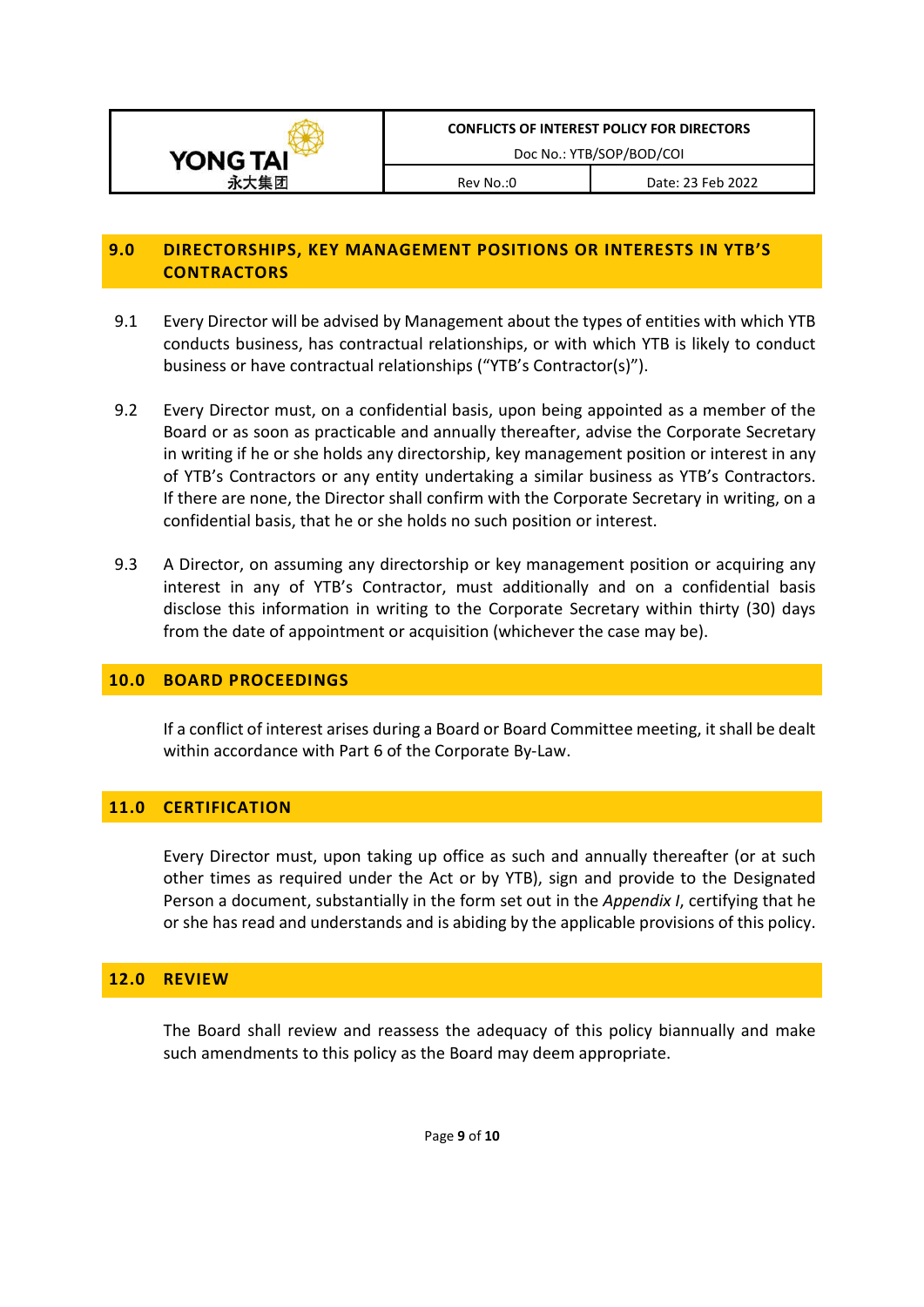

#### **13.0 NON-COMPLIANCE WITH THIS POLICY**

- 13.1 If a director has reasonable cause to believe that an interested Director has failed to disclose an actual or potential conflict of interest, he/she should inform the Chairman of the Board and such interested Director of the basis for such belief.
- 13.2 If the interested Director is the Chairman of the Board, the Director should inform the Chairman of the Audit & Risk Management Committee.
- 13.3 The Chairman of the Board or the Audit & Risk Management Committee (as the case may be) shall bring the matter to the Board and the Board shall afford such interested Director an opportunity to explain the alleged failure to disclose. If, after hearing the response and making such further investigation as may be warranted by the circumstances, the Board determines that such interested Director has in fact failed to disclose an actual or potential conflict of interest, it shall take appropriate action which may include removal from the Board (subject to relevant regulatory authorities' approval), as appropriate, as well as reconsideration of whether the material transaction or material arrangement was made in the best interests of and fair and reasonable to the YTB at the time it was undertaken, and decide whether such transaction / contract is voidable or / and should be discontinued / terminated.

#### **14.0 RECORDS MAINTENANCE**

- 14.1 The Company Secretary shall be responsible for maintaining updated records in the Conflicts of Interest Register for Directors (*refer Appendix III*) on each Director's conflicts of interest and to share a copy of the register to YTB Head of Internal Auditor.
- 14.2 These records shall be made available for inspection by auditors or other regulatory authorities upon request.

YONG TAI BERHAD Updated @ Feb 2022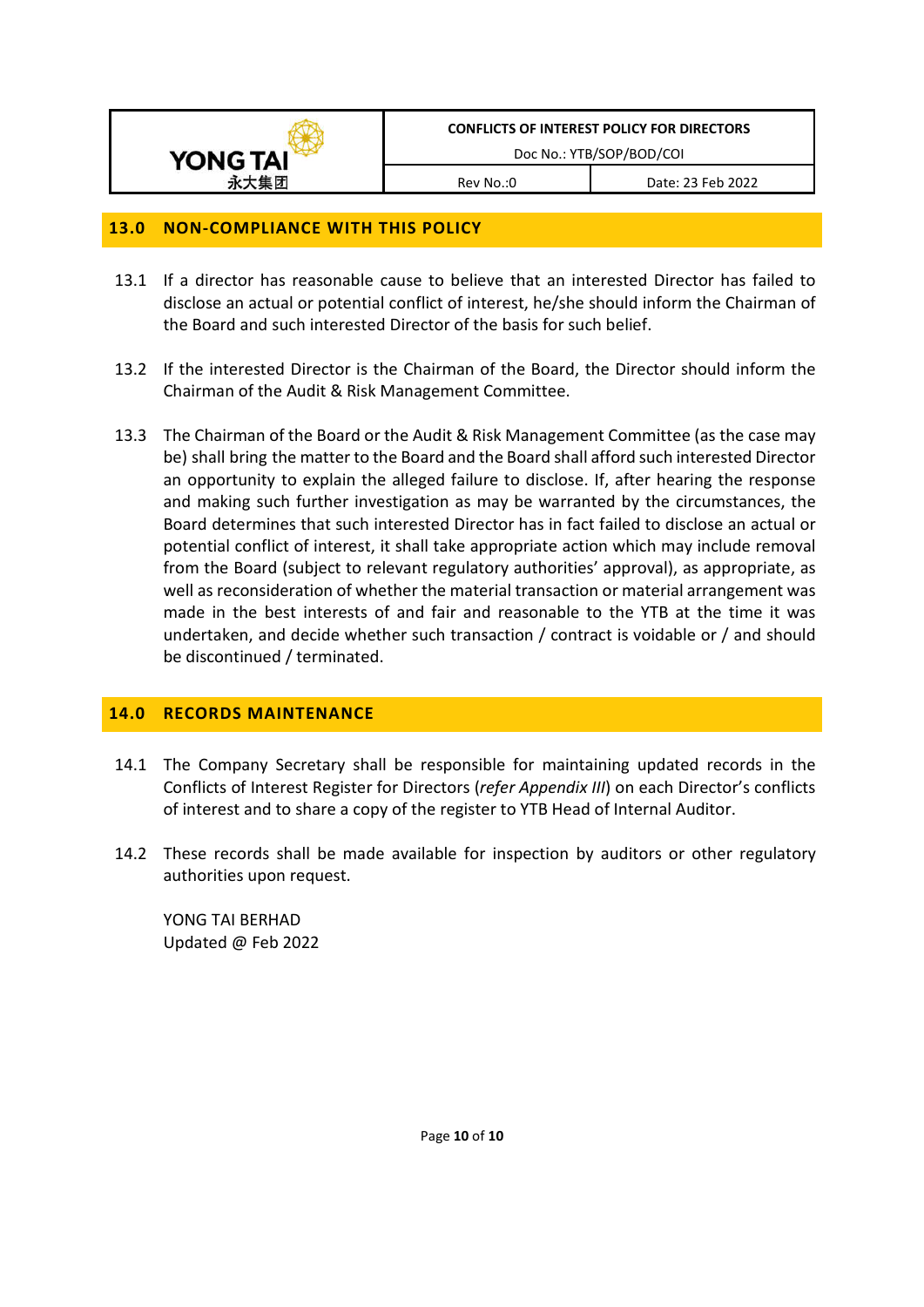#### **Appendix I: Certification**

To the Designated Person\*

I hereby certify that: -

- (1) I have reviewed and understand the Conflict of Interest Policy for Directors of Yong Tai Berhad;
- (2) I understand that I am required to comply with the principles and other provisions of the policy applicable to me;
- (3) I have considered my personal and family affairs in sufficient detail to be able to be satisfied in this regard; and
- (4) I am and will remain in compliance.

Director's signature

Director's name (type or print)

Date: \_\_\_\_\_\_\_\_\_\_\_\_\_\_\_\_\_\_\_\_\_\_\_\_\_\_\_

\**The Chairman of the Board, for all Directors except the Chairman. In the latter's case, the Designated Person is the Audit & Risk Management Committee Chairman*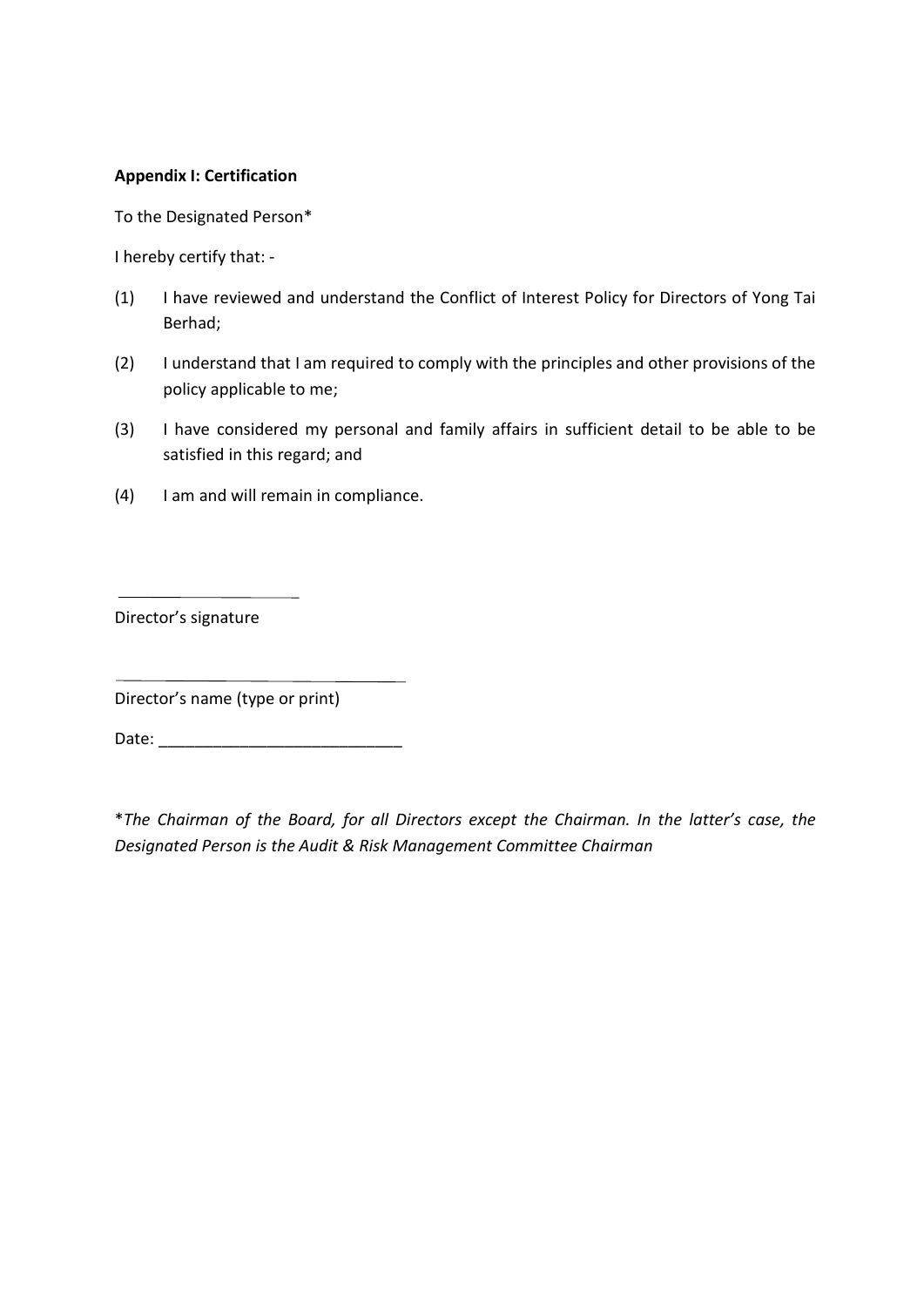#### **Appendix II: SOURCES OF LAW AND RELATED GUIDELINES**

The corporate governance framework in Malaysia is built on several pieces of legislations and guidelines which mainly includes, but is not limited to, the following: -

Companies Act 2016 ("CA 2016")

Capital Markets and Services Act 2007 ("CMSA 2007")

Financial Services Act 2013 ("FSA 2013")

Malaysian Code on Corporate Governance 2017 ("MCCG 2017"), by the Securities Commission of Malaysia

Guidelines on Corporate Governance ("BNM GL"), by the Central Bank of Malaysia ("BNM GL")

Main Market, Ace Market and Leap Market Listing Requirements, by Bursa Malaysia Berhad ("Listing Requirements")

Code of Ethics for Company Directors/Company Secretaries, by the Companies Commission of Malaysia ("Code of Ethics")

*Besides the sources set out above, corporate governance in Malaysia is supplemented by a few more legislations, to name a few, Employment Act 1955, the Occupational Safety and Health Act 1994, the Environmental Quality Act 1974, the Anti-Money Laundering and Anti-Terrorism Financing Act 2001, the Personal Data Protection Act 2010, and the Whistle-blower Protection Act 2010 ("WPA"). These statutes impose direct and indirect responsibility on directors and officers of companies to ensure that no unethical misconduct or illegal activities take place in a company, and that proper procedures are set in place to ensure that companies are properly and transparently governed in accordance to the law.*